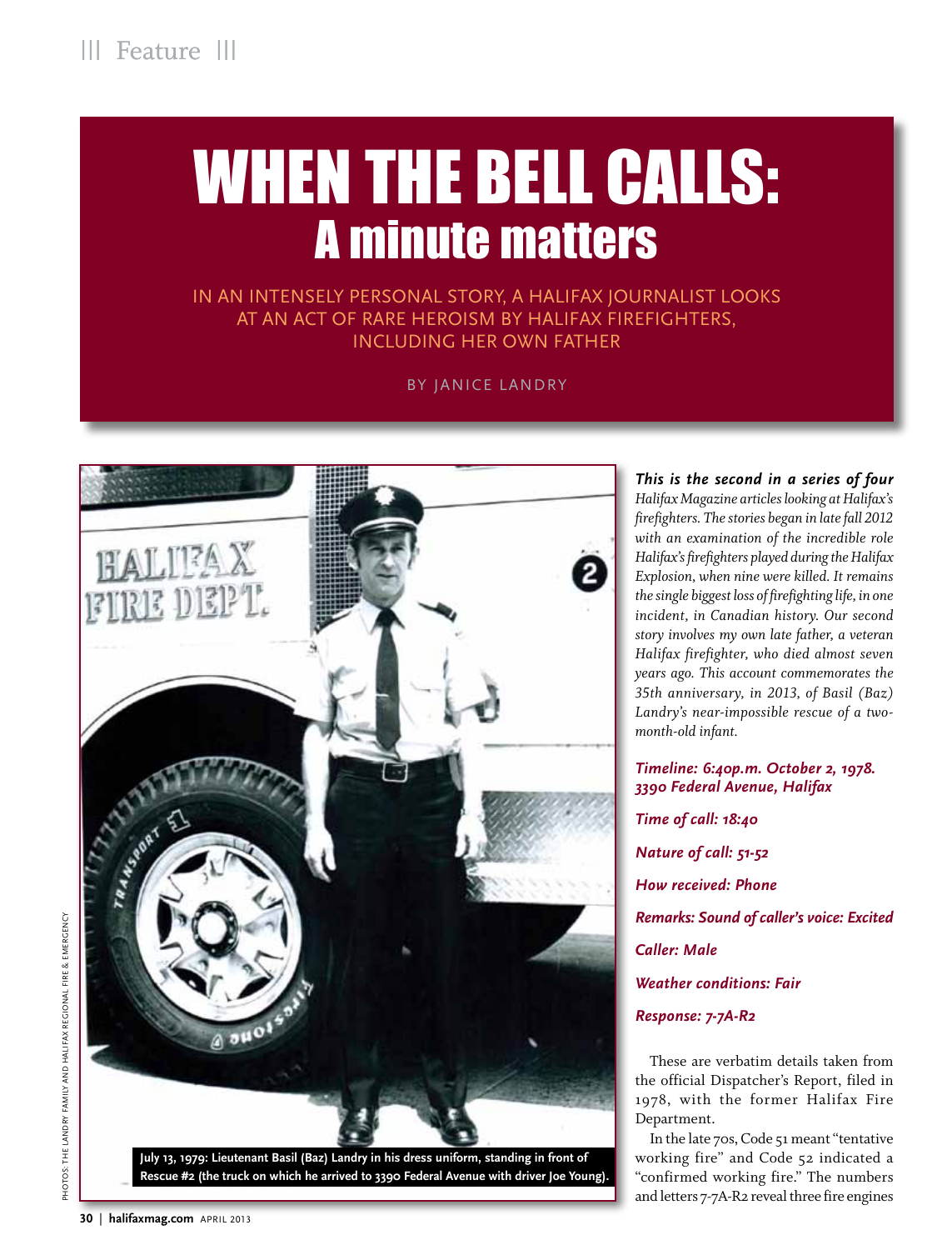and crews attended a fire call at 6:40pm on October 2, 1978: #7 Engine, #7 Aerial and Rescue #2, who, together, formed #7 Company, working out of Halifax's Bayers Road Fire Station.

One of those firefighters was my late father, Basil (Baz) Landry, who was 46 years old and a lieutenant. In 1978, his driver was Joe Young, who is now 67 years old. Young was behind the wheel of Rescue #2. He drove Landry to and from countless fire scenes but this one that still moves him to tears 35 years later, "#7 Engine is out first and we're [Rescue #2] out second. #7 Engine went into Romans Avenue and took a right onto Federal Avenue. I also went the same way; left onto Romans, right onto Federal."

On the way, Young says Rescue #2 was informed, via radio communication, by late Captain Gordon (Champ) McIsaac, who had arrived first on #7 Engine, to expect "Smoke Condition." Young says the term meant there was smoke showing from the residence.

While en route, the crew was also told by Captain McIsaac to, "'Run us a feed line,'" Young explains, "That meant the second unit arriving is going to take a hydrant; which is to wrap the hydrant with a hose, drive down and feed the water into #7 Engine, which is a pumper... We could see the back of the building where the fire was and where the smoke was coming out. [Landry] said to me, 'When you get up there, Joe, get a ladder in, around back.' As soon as we stop, Basil gets out of the pumper." At that point, Young and veteran Halifax firefighter Frank Zwicker jumped out and grabbed a ladder.

Young elaborates. "I got on the back of the ladder and Frank Zwicker was on the front carrying it in. As we came around the corner of the house, there was a fellow standing there and I could see he was going to be in the way. I think I armed him and caught him in the chest. I didn't even realize it at the time. I was so focused on not hitting him with the ladder and getting it back there as fast as possible."

Given what unfolded, it was imperative Young and Zwicker did not waste even one second moving the ladder into place.

Now 89 years old, Frank Zwicker still vividly recalls October 2, 1978. While Young was uncertain of just what was



**The rear of 3390 Federal Avenue, where the rescue took place. Landry climbed the white trellis onto the overhanging porch roof. He then shimmied across the gutter, broke the window with his helmet and swung up into the bedroom, which is to the left of the porch roof in the photo. July 13 1979. This shows the residence after it was restored and renovated.**

initially occurring (because he was busy doing his job and running the feed line) Zwicker quickly saw what was at stake. "There was no visible flame when we arrived," he says. "Just black smoke and a lot of it, mainly inside, except it was pouring out of the windows."

Zwicker went around the rear of the two-storey building with Landry. This was, by all accounts, while the feedlines were being hooked up by Young, but, before the ladder was later unhooked and carried to the back.

It was there, at the building's rear, firefighters learned a baby was trapped upstairs in its crib. Zwicker says that crucial piece of information was integral to the baby's eventual rescue because whoever went inside the fire would have a much better idea of where to look for the child; searching for a crib in the black smoke is somewhat easier than searching anywhere inside a room or building.

In the panic and chaos, Landry decided not to wait for the ladder to gain entrance. Zwicker is one of many people who watched my late father's almost physically impossible entry; a desperate and selfless attempt to save the trapped baby.

Zwicker confirms Landry immediately went for a trellis attached to the side of the house near the back door. Landry started climbing up. When Zwicker saw Landry start his ascent, he immediately ran for the ladder.

While Landry's peers retrieved the ladder from the fire engine parked out front, behind the home a miraculous rescue was unfolding. Eyewitnesses say Landry climbed up the trellis onto a small overhanging porch roof that jutted from the rear entrance.

Young describes the rescue attempt from there. "Basil jumped off from the roof to his left and clung onto the gutter that ran across the roof line. He was hanging from it with both hands. He went hand over fist, clinging onto the gutter, towards the bedroom window where the child was trapped. Basil described this all to me later. He said, 'Joe, I hung on with one hand and busted the window out with my helmet. Then I went in.'"

Young explains an important physical factor in this part of the rescue. "It had to have been someone of Basil's slight build, with upper body strength, to be able to make that entry, coupled with a lot of will. I know if it had of been me, the gutter would have fallen off because I would have been too heavy."

Gutter still intact, Landry managed to physically swing and arc his body upwards and into the broken bedroom window without assistance. The crowd of hundreds now gathered at the fire scene watched the amazing entry unfold, while thick, black smoke constantly rolled from the windows.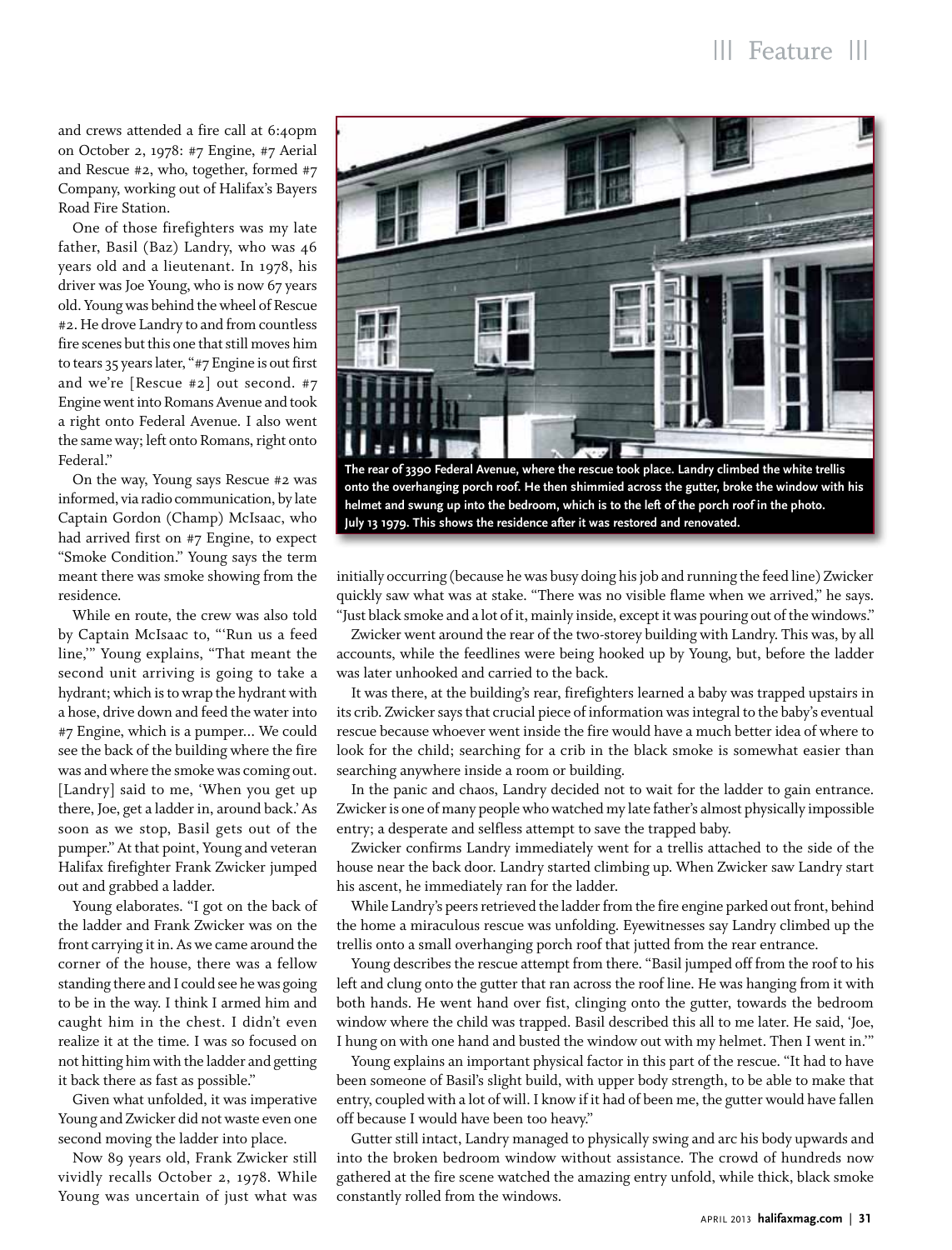

**Firefighter Baz Landry with Nick McKenzie, the boy he rescued. July 13, 1979.**THE R. P. LEWIS CO., LANSING MICH.

Landry wasn't wearing any breathing apparatus when he entered the second floor bedroom. Many years later, my late father told me instinct and training simply kicked in; he did not have a spare second to waste retrieving his air pack.

This is how Landry described what it was like inside the abyss of the upper floor. It is not verbatim. I am recounting what he told me the *one* time he talked about it. It was a private conversation I have chosen to reveal so you can understand and appreciate this crucial perspective from inside the burning home.

Once Landry landed inside and on the bedroom floor, he managed to avoid cuts from shards of glass from the window pane that had fallen inwards. He could not see the glass to avoid it. The room was completely and utterly black. It was so dense and dark inside he literally could not see his hands in front of his face.

Landry knew the baby was in his crib and that the crib was inside that room, not far from the window. My late father

crawled around the floor, on his stomach, moving his arms out in front of him in large, arching movements. He did this to protect himself from any unseen dangers, and, more importantly, to feel the legs of the baby's crib when his hands brushed up against them, which they eventually did.

Landry reached up and inside the crib and felt for the tiny child. He picked up the baby. He wrapped the infant in a blanket for protection from the black smoke. Then, staying very close to the floor, where any remaining oxygen would be, Landry tried to find the window. At some point, he gave the baby mouth-to-mouth resuscitation. He did not yet know if it was a girl or a boy.

Meanwhile, several critical things were also happening with the other responding firefighters. "While all this is going on, there is another crew *in there* fighting it," Young says. "They were coming up the stairs. Ronnie Brown and Champ McIsaac were there." Like Landry, both Brown and McIsaac have since passed away.

The fact that this tireless crew eventually

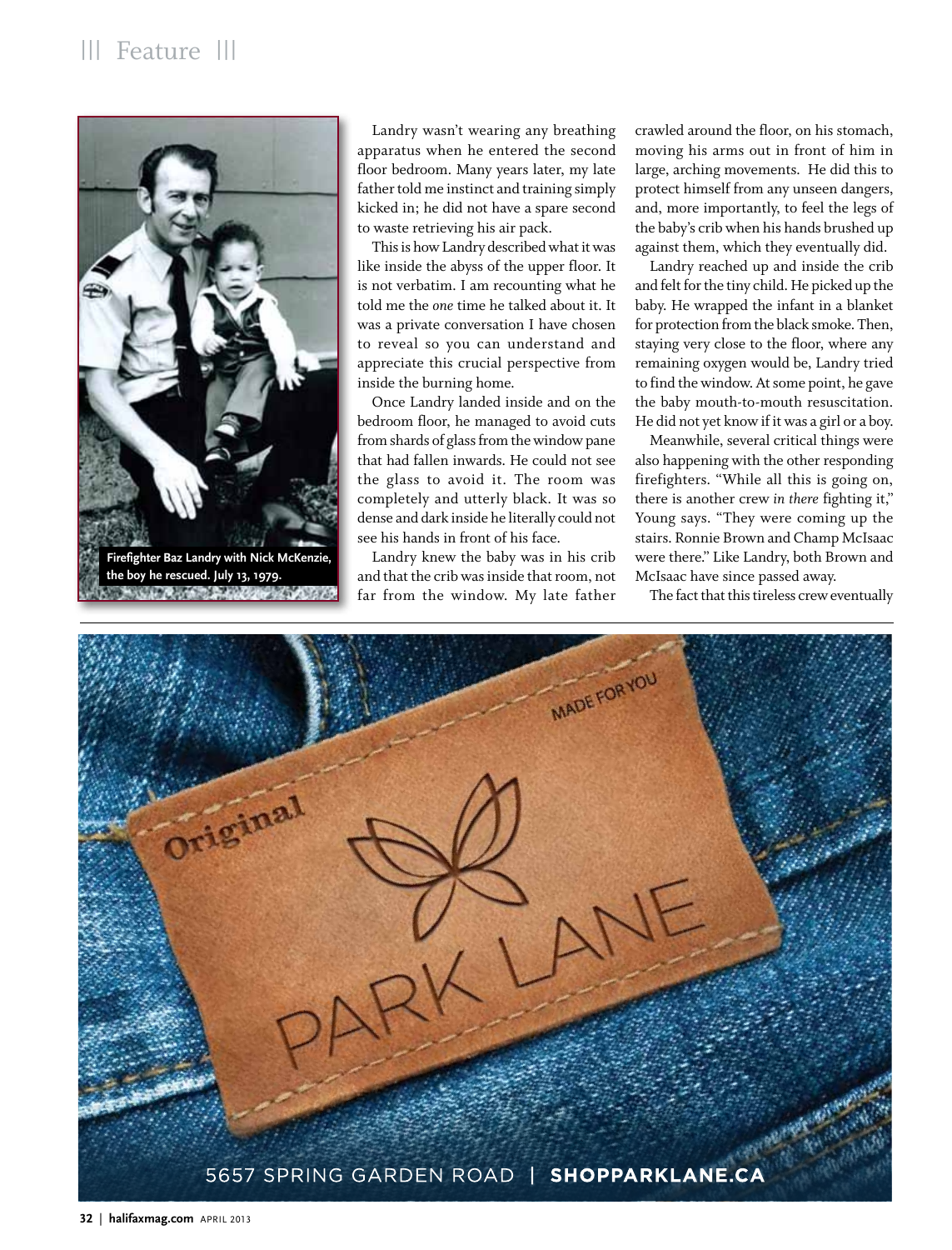# ||| Feature |||

made it up the stairs is crucial for several key reasons: firstly, neighbours and family members had repeatedly tried to rescue the baby before firefighters arrived. They could not make it upstairs because of the thick smoke and intense heat. Secondly, the interior crew fought through desperate conditions and risked their own lives because they knew a baby was trapped on the second floor and that one of their own had gone inside. Thirdly, eyewitness accounts and interviews confirm: if one more minute had of elapsed before Landry found the baby and made it to the window for air, they likely would have died in that bedroom.

The only way they escaped is because of the quick-thinking efforts of my father's peers who rushed for the ladder when they saw him start his ascent up the trellis. Retired firefighter Les Power, who is now 87 years old, also played a critical role in the child's rescue, once the ladder was in position.

Once Young and Zwicker brought the ladder around the back of the home, Zwicker dropped the foot of the ladder down. Young hoisted it up into place. It was leaning up against the house and under the window. "He (Zwicker) knew where it was to go, where to place it. When I pushed it up, it wasn't even up against the building and Les Power was already going up it!" recalls Young.

Power says he rushed the ladder thinking someone needed assistance. Two people did need help, desperately. "I poked my head inside the room and had to pull it right out again because it was so bad. I couldn't see a thing."

Inside the room, what he could not see was Landry making his way to the window, giving the baby mouth-to-mouth resuscitation. Power perched atop the ladder "for about a minute" before he saw two hands reach out from the black smoke. He could not see who they were attached to or the person's face. "They handed me a bundle. I didn't know what it was. I got down the ladder as fast as possible because I didn't want to waste time," says Power, confirming he is the firefighter who carried the baby, Nicholas (Nick) McKenzie, down to safety.

When Power got down to the ground carrying Nick McKenzie it was only then he took a second to look inside the blanket to see what was wrapped up. "It was a bundle of joy!" the firefighter emotionally recounts, of his initial reaction to discovering he had just carried a baby down to safety, "Death was at its door. The blanket over its face saved it from the smoke. I was in heaven when I opened that blanket," Power says, "There was not a sound coming from the blanket. When I opened the bundle up, its eyes were wide open and it had come to. When I touched it, the baby started to cry."

Power, Zwicker and Young are the Halifax firefighters who gave my father and Nick McKenzie their way out of the inferno. Without the ladder in place, the outcome would, most certainly, have been tragic. "Everyone agrees, *one more minute* in the black smoke and it would have been too late," concludes Zwicker.

While McKenzie is safely outside in Power's arms, Champ McIsaac, Ronnie (Brownie) Brown and crew were inside the burning home, selflessly trying to access the upper floor because they believed the baby was still up there. They all made it out safely; the firefighters eventually put out the blaze.

Landry went on to receive many prestigious accolades for his incredible entry, rescue and selfless act of bravery, including a Medal of Bravery from the Canadian Government, at Rideau Hall. As of April 2013, Basil Landry is the only Halifax firefighter to ever receive one. Our family is extremely proud of him and his legacy. However, my late father always gave credit to his peers and was quoted in ensuing media reports as saying "…you go to a fire as a team." **||||**

*The McKenzie family's incredible perspective of the day's events will be revealed in the concluding installment of this series, coming later this year.*

| <b>FEEDBACK</b>      |
|----------------------|
| tadams@metroguide.ca |
| www.halifaxmag.com   |
| @HalifaxMagazine     |
| Halifax Magazine     |
|                      |



Pizza elevated<br><sup>O</sup> to an art form

**Locally sourced ingredients** Pick-up, delivery, dine-in **Steak & Seafood Live music** 

5173 South St. (across from the Westin) 425-9111 | www.tomavinos.ca



**Steve McCall R.M.T.** Neuromuscular Treatment Center *Medical Massage Therapy since 1989*

**465 6682 www.innerbodypeace.com**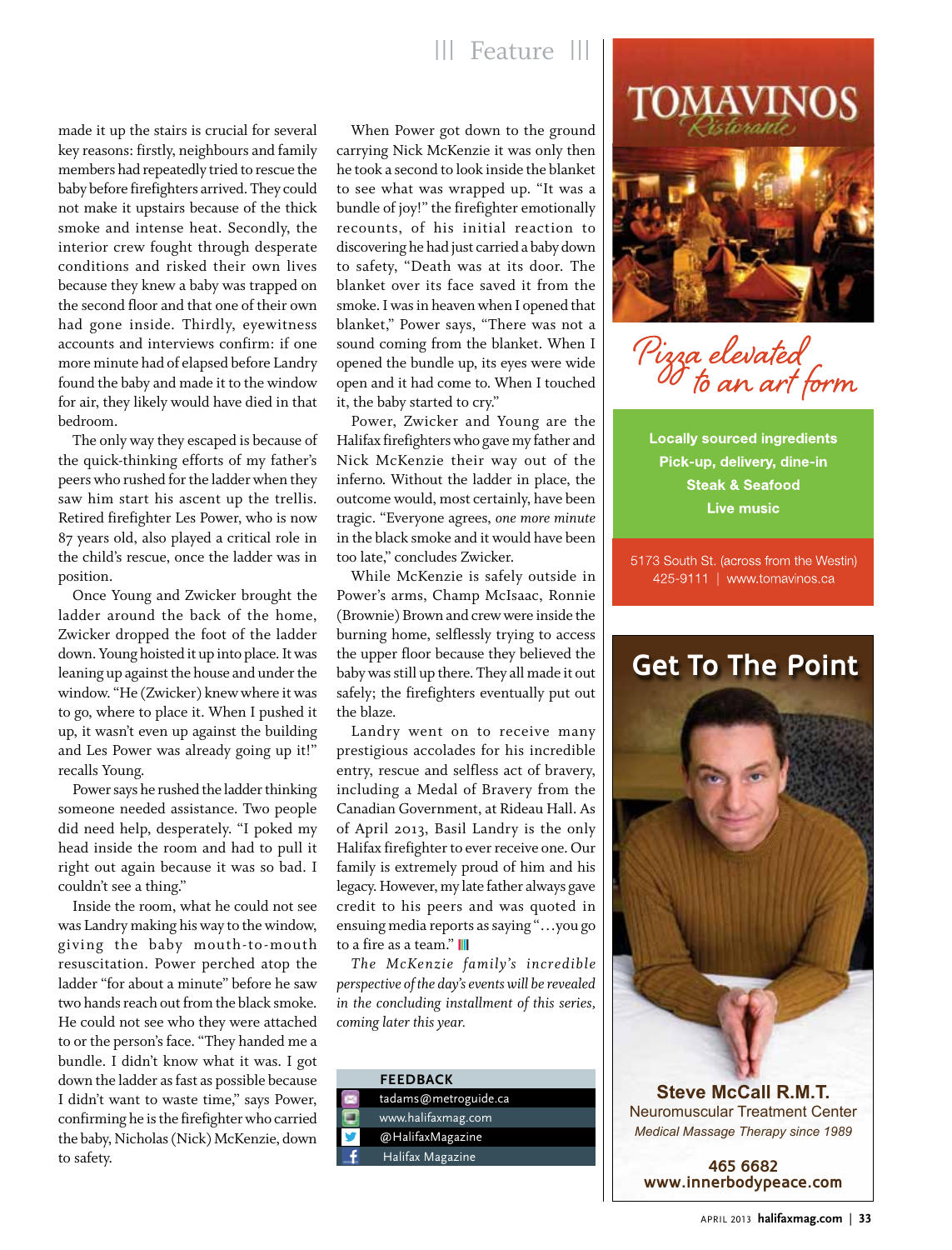# **The prodigy builder**

The Nova Scotia Youth Orchestra's success is a culmination of pure talent, practice and a music director who inspires

#### By Ryan Van Horne

**Despite his small stature, Dinuk**  Wijeratne wields immeasurable power. He's the music director of the Nova Scotia Youth Orchestra (NSYO), and when he wields his baton, it's a magic wand that controls every facet of the music played by the 66-member ensemble.

There's a mystical symbiosis between Wijeratne and the music, as this tiny dynamo injects it with spirit while also feeding off its energy. Horn player Shannon Lauriston of Dartmouth describes it as "infinite circle."

"That circle exists with a conductor who is enthusiastic and gives all the energy and passion he has," says Lauriston. "The orchestra will give that back in the music and they feed each other." In a November performance of Carl Orff's *Carmina Burana*, Wijeratne conducted a tour de force by the orchestra and the King's Chorus and Boys Choir.

Percussionist Tom Peters of Fredericton says working with Dinuk has changed his perception of a conductor. "I saw a conductor as an actual artist, as opposed to a leader," he says. "He's an exceptional leader, too, but when you watch him... there's an unexplainable beauty to his conducting." Peters, a music student at Acadia University, says the NSYO wouldn't play half as well without the visual reference Wijeratne provides. "Dinuk is the visual embodiment of how he wants the music to sound," he adds. "You just see it and you know exactly what to do."

In retrospect, Wijeratne called the November performance at Saint Mary's University one of his favourite concerts with the NSYO in his seven years as music director. "*Carmina*, in particular, goes down in my memory as some of the most professional playing I'd ever seen from young musicians," Wijeratne says.

The reasons for the high degree of proficiency and élan from this ensemble are simple. Wijeratne says he treats them like professionals and they respond accordingly. He sets high standards, but is precise, kind and fair. Violinist Sarah



Photo: Devaan Ingraham

McCabe says there is "an absolute connection between Dinuk and every player of the Orchestra." They trust Wijeratne implicitly and see how much effort he invests into the sound, but also how emotionally attached he is to them and not just as musicians. "He really cares about us as people," McCabe says.

Andrew Son, 13, is one of the youngest performers in the NSYO. The violinist says he likes Wijeratne's sense of humour, but more importantly, Son has learned this most important lesson: "You can't be perfect if you don't practice perfect," he says.

Bill Lord, president of the NSYO board of directors, says the NSYO has had some fantastic music directors in its 36-year history, but none with sublime talents as diverse as Wijeratne's. The music director's "incredible ability and professionalism" allows him to accomplish the vital role of inspiring passion in the musicians.

Anybody who auditions for the NSYO is talented, but many have not played in an ensemble before. The stunning aspect of

# Launch pad

When Sarah McCabe was looking at universities, she learned Acadia University didn't have a full orchestra. The violinist from Bowmanville, Ontario, had been playing in orchestras for six years and knew she had to continue. "There was just no way I could be happy somewhere without playing in an orchestra," she says.

She was delighted to learn about the Nova Scotia Youth Orchestra, and it played a big part in her decision to head east. Although she has to travel twice a week for rehearsals, it's worth it, says the 20-year-old. "There is some kind of magic to what we do," she says. "Everybody really cares about each other and that shows when we play."

Music Director Dinuk Wijeratne says the

NSYO boasts tremendous talent. "We are easily one of the best youth orchestras in Canada," he says, stressing that it doesn't adjust his expectations with them; he uses the same standards when he's playing in concert halls around the world.

Horn player Shannon Lauriston is in her second year with the NSYO. She joined because she's always loved orchestral music. "I'm sort of just drawn to playing all the great work that I heard my parents playing when I was young," Lauriston says.

She adds that the NSYO is a fantastic learning experience for young musicians. "We all really value this experience because we get to work with this world-class musician who does it because he wants to, and that makes us feel really special," she says.

Andrew Son,13, is a newcomer to the Orchestra. He joined because he was intrigued by playing with others, rather than as a soloist. "I saw how collaborating with each other could be so fun, so I decided to audition," says Son, a violinist from Halifax.

Bill Lord, president of the NSYO board of directors says Wijeratne's high standards are helping the kids learn what the possibilities are. The NSYO commissioned more pieces than any other youth orchestra and more than some major orchestras, Lord says. "The pieces, while they are not beyond a young orchestra, will challenge them," he says. "What they learn is that they can achieve more than they ever thought they could."